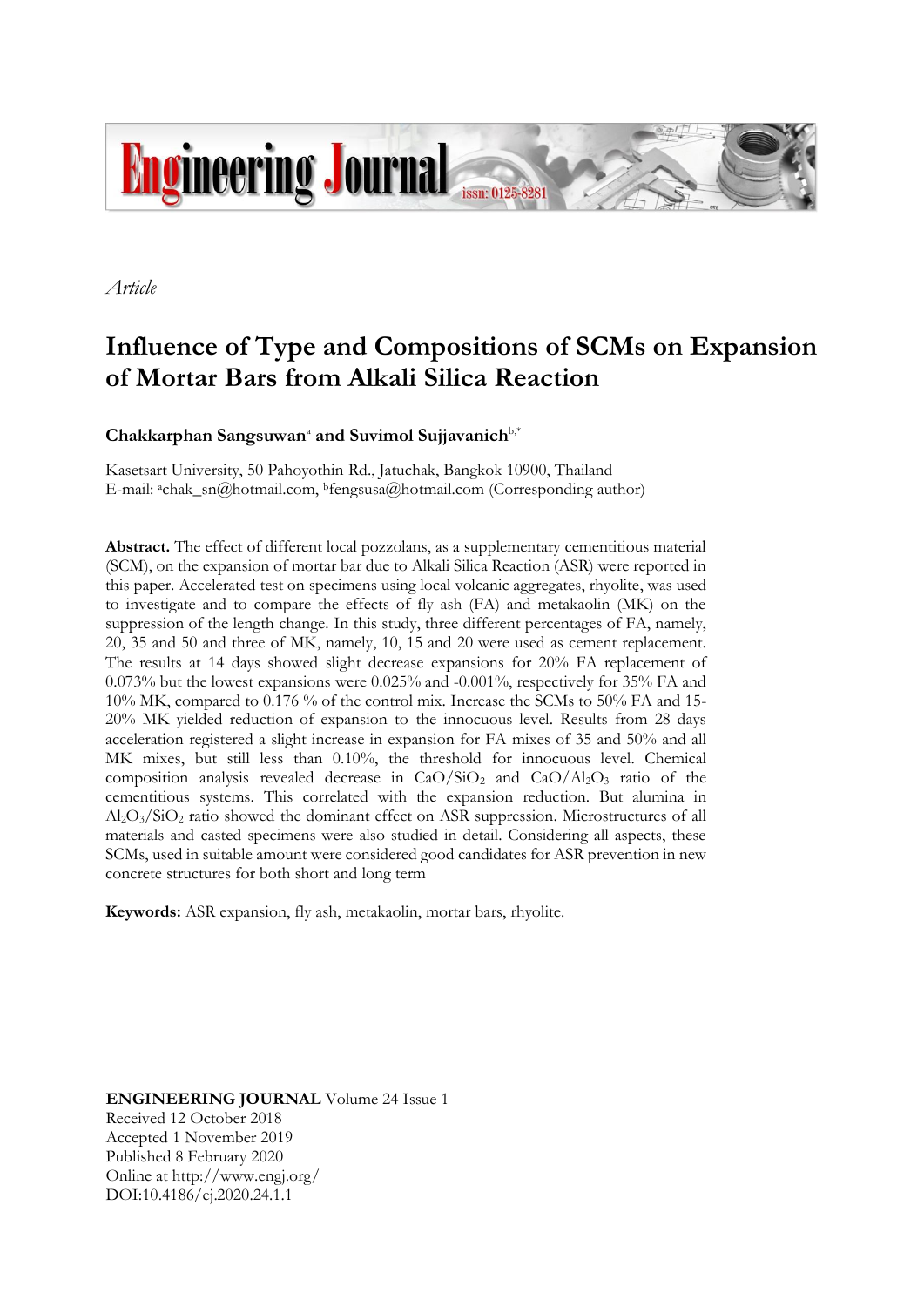# **1. Introduction**

Different types of deterioration have been observed in many concrete structures. Among them, chemical deterioration, in particular alkali-silica reaction (ASR) has been of worldwide concern [1]. ASR is the chemical reaction between certain mineral forms found in some kinds of aggregate and alkali in cement. The resulting gel products expands upon imbibing surrounding moisture [2]. These cause internal cracks and loss of concrete integrity, mechanical properties, serviceability and durability of the impacted structure. However, this distress requires lengthy period before the results are noticeable. The wide variations of base materials both aggregates and cement and the complexity of the phenomenon are some of the difficulties faced by researchers of ASR [3, 4].

Almost eight decades ago since the first ASR evidence has been reported, researches have been conducted worldwide in many topics to understand the mechanisms involved with the objective of mitigation and prevention [1, 5]. Many researchers have focused on prevention for new structures where the use of potential reactive aggregates is unavoidable [2, 6]. The benefit of several pozzolans, used as supplementary cementing material (SCMs), in ASR control have been reported [7, 8].

Variations in effectiveness of expansion control of different pozzloans, including fly ash, have been reported [8, 9, 10]. Better results of class F fly ash in suppressing ASR expansion than those of the high CaO class C has been widely reported [3, 6].

The first report [11] on ASR occurrence in Thailand raised the concern on the lack of information on local materials, their behaviors in concrete and the measures for mitigation and prevention. Several sources of aggregate with ASR problem have been found locally, suggesting continuing ASR problems into the future [12].

Use of local fly ash in Thailand's construction industry typically focus on the economy, improving concrete properties as well as environment [13, 14, 15], but not for ASR mitigation. A few work as a pilot study has been conducted on local materials, both fly ash and aggregates [16, 17] and positive results were reported. However, detailed information and understanding are essential for the prevention or mitigation measures.

The benefit of pozzolans on ASR alleviation has been deduced from the denser concrete microstructure from the pozzolanic reaction, the alkalinity reduction of the pore solution, the change in CSH and its alkali binding as well as reducing mass transport etc. [18, 19]. Several mechanisms affecting expansion control have received widening interests. Some works revealed the low Ca/Si - CSH from pozzolanic reaction benefits in effectively bound-alkali, compared to those of the higher ratio of typical hydration product [20]. The impact of the amount of used and chemical compositions of pozzolan on expansion reduction are also of interest [21, 22]. A few works indicated the influence of oxide of alumina in calcined clay such as meta kaolin (MK) on the change of ASR mechanism and expansion behaviors [23, 24, 25, 26].

The existence of high alumina and its impact on silica dissolution for ASR aspect and the consequent of expansion suppression have been of interests. However, the effect of the chemical compound in the system are still not clearly understood.

# **2. Research Objectives and its Significance**

This paper focuses on the effectiveness study of two SCMs; moderate calcium oxide fly ash and metakaolin, in suppressing ASR induced expansion of local potentially reactive aggregates. Available information on moderate to high calcium oxide fly ash on ASR mitigation was less, probably because of the less effectiveness, compared to those of class F fly ash [16, 27]. However, utilizing available local material is essential in particular when these materials have already been used in concrete industry for other performance aspects [15]. The expected results may shed some ideas and provide the information on short and long term expansion and cracking due to the use of potential local reactive aggregates. Data from six different mixtures of two SCMs and the control were analysed, considering the changes in some chemical compounds of the system, about the concrete expansion due to ASR.

# **3. Experimental Program**

# **3.1. Materials**

Local aggregates and the two SCMs, namely fly ash, FA and metakaolin, MK were used throughout this study. Tests were conducted on binary blends; (OPC+FA), (OPC+MK) and the control. Expansion of specimens subjected to ASR acceleration were also evaluated and compared to those of the control mix.

# **Aggregates:**

The rhyolite aggregates from the central part of Thailand, previously identified as a potentially reactive aggregates [12] were used. Rhyolite has been reportedly associated with the ASR occurrence in many concrete structures [23, 28, 29]. The chemical and mineral compositions of the aggregates were investigated and shown in Table 1 and Fig. 2. The graded crushed aggregates in accordance with the ASTM C1260-01 [30], were used to cast all specimens.

# **Fly ash:**

The same lot of collected local fly ash was used throughout the study to avoid the variation of material. This FA has the chemical compositions as follows; total amount of  $SiO_2$  Al<sub>2</sub>O<sub>3</sub> and Fe<sub>2</sub>O<sub>3</sub> 70.36%, Cao 18.12%, SO3 3.55%. The details are shown in Table 1. The high Na2Oequiv.of 2.843% was observed. The particles were of spherical shape with the mean diameter of 15-30 micron and total specific surface area of 2200 cm2/gm with the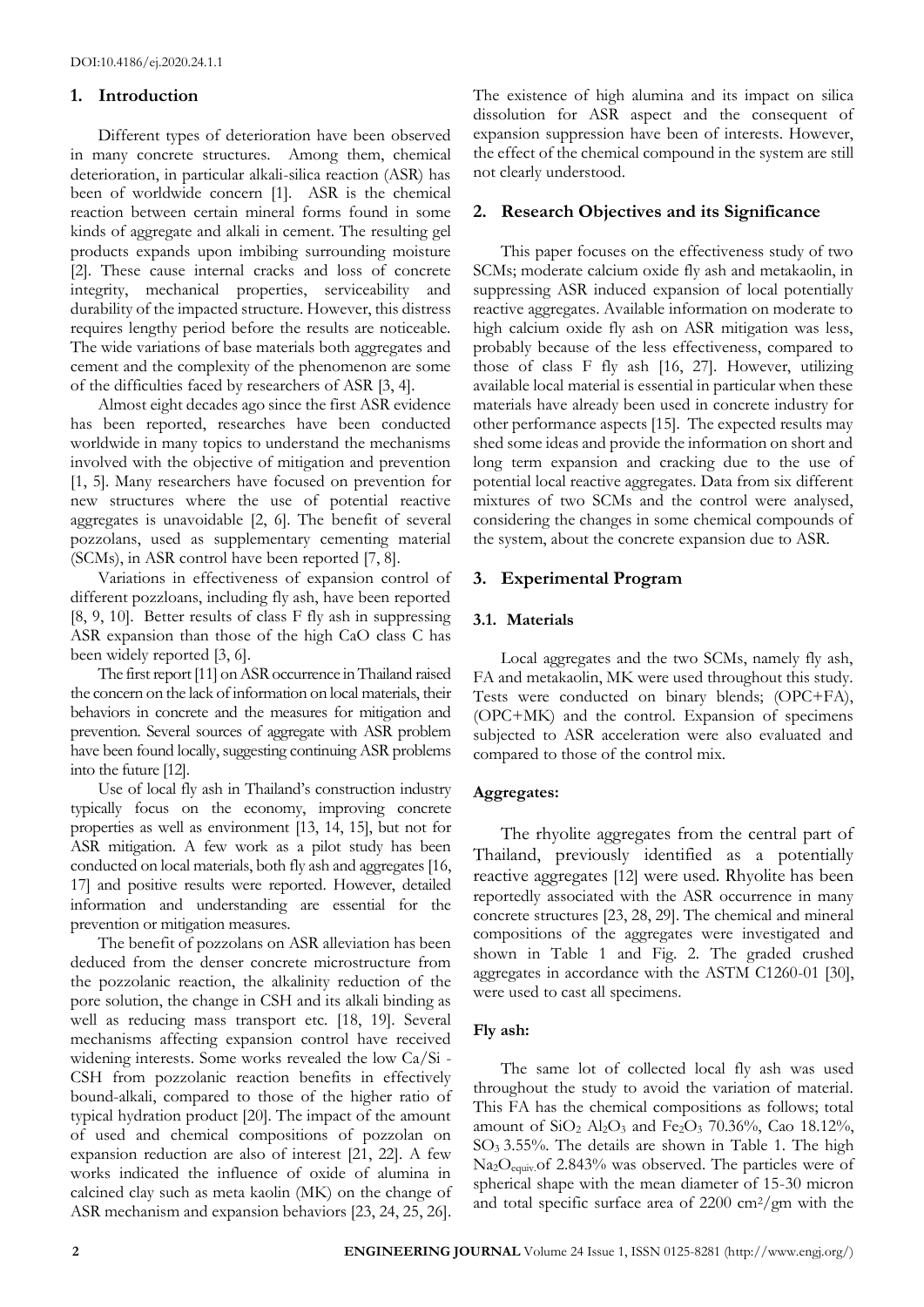density of 2.34 cm2/gm, The results of SEM-EDS analysis are shown in Figure 1(a) and 1(b) [31]. Star markings in (a) indicated the points with EDS analysis. The results of EDS around the star with the red border is show in Fig. 1(b). Since calcium oxide of this fly ash was moderate, different impact on expansion control from literature reviews has been expected.

# **Metakaolin:**

Imported Metakaolin from Engelhard MetaMax Thailand was used. The chemical compositions are as follows: total amount of  $SiO_2$ ,  $Al_2O_3$  and  $Fe_2O_3$  97.60%, CaO  $0.02\%$ , and SO<sub>3</sub>  $0.08\%$ , are shown in Table 1. The very low Na2Oequiv. of 0.418% was observed. The flat, layered and flaky structure of the MK shown in Fig. 1(c). MK was of the average size of 1-2 micron and specific gravity of 2.50.

## **Cement:**

Commercially available ordinary Portland cement. Type-I, with chemical compositions and some properties, summarized in Table 1 was used. This cement had low alkali content (of 0.409%) as suggested by many standards [32].

## **3.2. Specimen Preparation**

Seven sets of mortar bars of 25x25x285 mm with embedded gage studs at both ends were casted. These composed of one control mix, and two mixes with SCM, fly ash ((OPC+ FA) and metakaolin (OPC+ MK). Three FA percentages 20, 35 and 50 and three MK; 10, 15 and 20 were used. The details of these mixes with constant water to binder ratio (w/b) of 0.47 are shown in Table 2.

## **3.3. Test Methods**

#### **Expansion test:**

Expansion measurements were performed on samples listed in Table 2. The accelerated mortar bar test (AMBT), according to ASTM C 1260 [30] and ASTM C 1567 [33] were conducted. Both standards are similar in the procedure, environment and criteria but not the purpose and materials. The ASTM C1260 investigates the ASR potential of aggregate of the control specimen, using Portland cement only. The second one aims for the deleterious potential of the combinations between SCMs and aggregate. This was used for the SCM specimens of cement with FA and with MK. Twenty four hours after casting, all specimens were demolded and kept in 80°C water for 24 hours before measuring the reference length. They were then immersed in 1N NaOH solution at 80°C for 14 days to accelerate ASR reaction. The duration also extended to 28 days to observe the long term expansion. Specimens were measured periodically every two days to 28 days.

Table 1. Chemical compositions of Type I cement, Fly ash, MK and ryholite [31, 34, 35].

| Oxide      | Chemical Composition, % |       |                     |       |             |                   |        |                        |      |                          |                                    |
|------------|-------------------------|-------|---------------------|-------|-------------|-------------------|--------|------------------------|------|--------------------------|------------------------------------|
|            | SiO <sub>2</sub>        |       | $Al_2O_3$ $Fe_2O_3$ | CaO   | MgO         | Na <sub>2</sub> O | $K_2O$ | $MnO2$ SO <sub>3</sub> |      |                          | LOI Na <sub>2</sub> O <sub>e</sub> |
| Rhyolite   | 56.49                   | .39   | 6.51                | 8.55  | 3.02        | 2.69              | 4.03   | 0.16                   | 0.04 | $\overline{\phantom{0}}$ | 5.341                              |
| Cement     | 18.74                   | 5.22  | 3.20                | 65.30 | 0.82        | 0.08              | 0.50   | 0.06                   | 2.80 | 2.75                     | 0.409                              |
| Fly ash    | 36.35                   | 19.86 | 14.15               | 18.12 | 2.82        | 1.33              | 2.30   |                        | 3.55 | 0.55                     | 2.843                              |
| Metakaolin | 51.49                   | 45.74 | 0.37                | 0.02  | $\leq 0.00$ | 0.30              | 0.18   |                        | 0.08 |                          | 0.418                              |

# **4. Results and Discussion**

Mineralogy investigation confirmed that the rhyolite composed of calcite, quartz, albite and feldspar as shown in Fig. 2 and Table 1. [35]. The XRD analysis revealed that the major mineral groups of crushed rhyolite composed of plagioclase (70%), pyroxene (10%) and opaque (10%), and the minor compositions were calcite  $(5\%)$ , olivine  $(2\%)$ , chlorite  $(2\%)$  and epidote  $(1\%)$ . The average phenocrysts consist of 0.05-3.0 mm in size. Plagioclase mostly showed zonal texture and lath shape. This rock type was widely reported as potentially reactive and previous local studied of this aggregates confirmed the ASR reactivity [1, 12]

From chemical investigation, MK had higher amount of SiO<sup>2</sup> and Al2O<sup>3</sup> than that of FA. The XRD result in Fig. 1(c) shows the broad hump at around  $20^{\circ}$  20 angle indicating the amorphous phase of the materials [36].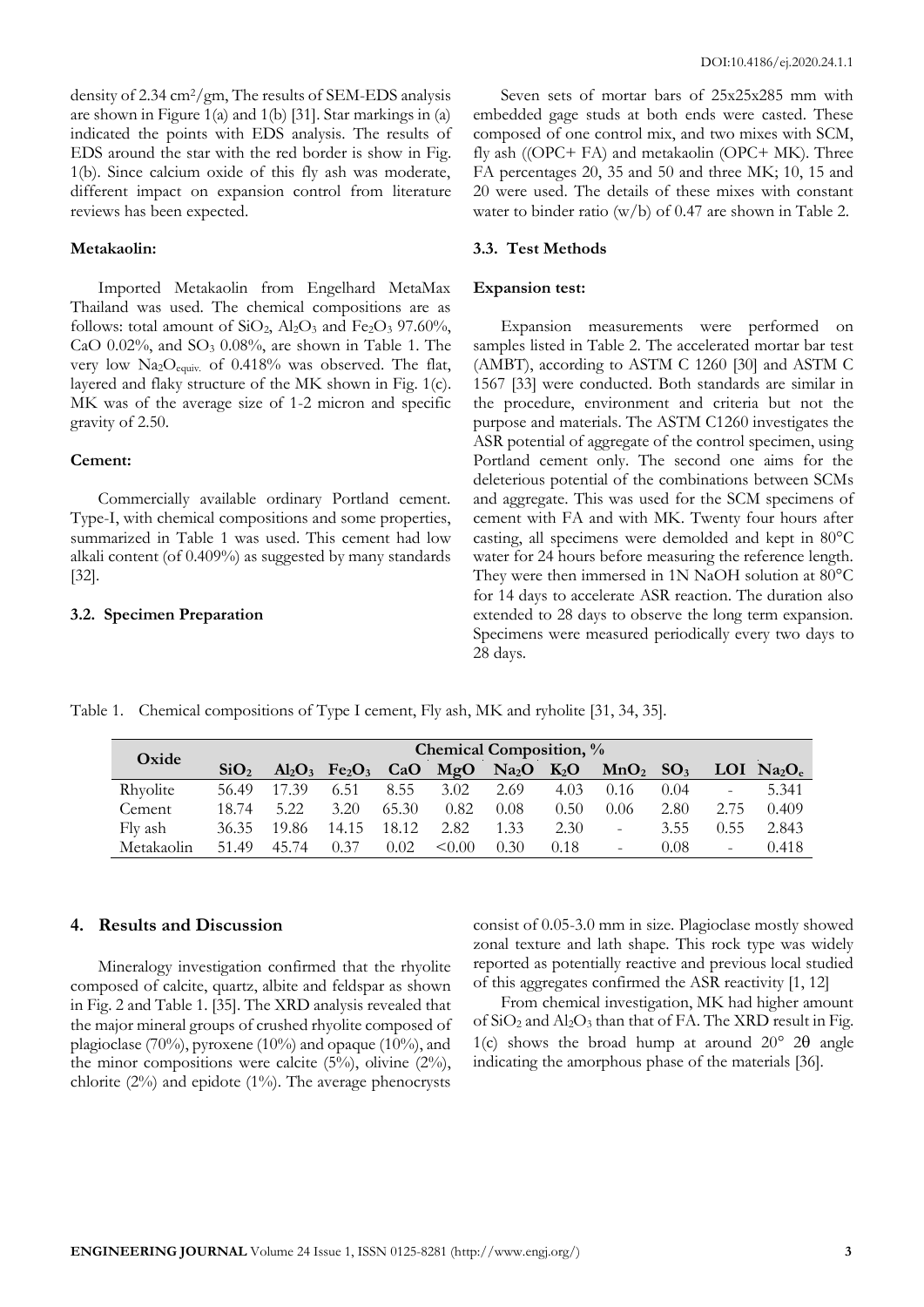

Fig. 1. (a) Round particle shape of fly ash; (b) the SEM-EDS analysis for chemical compositions; (c) Angular particle shape of meta kaolin; and (d) XRD analysis [31, 34].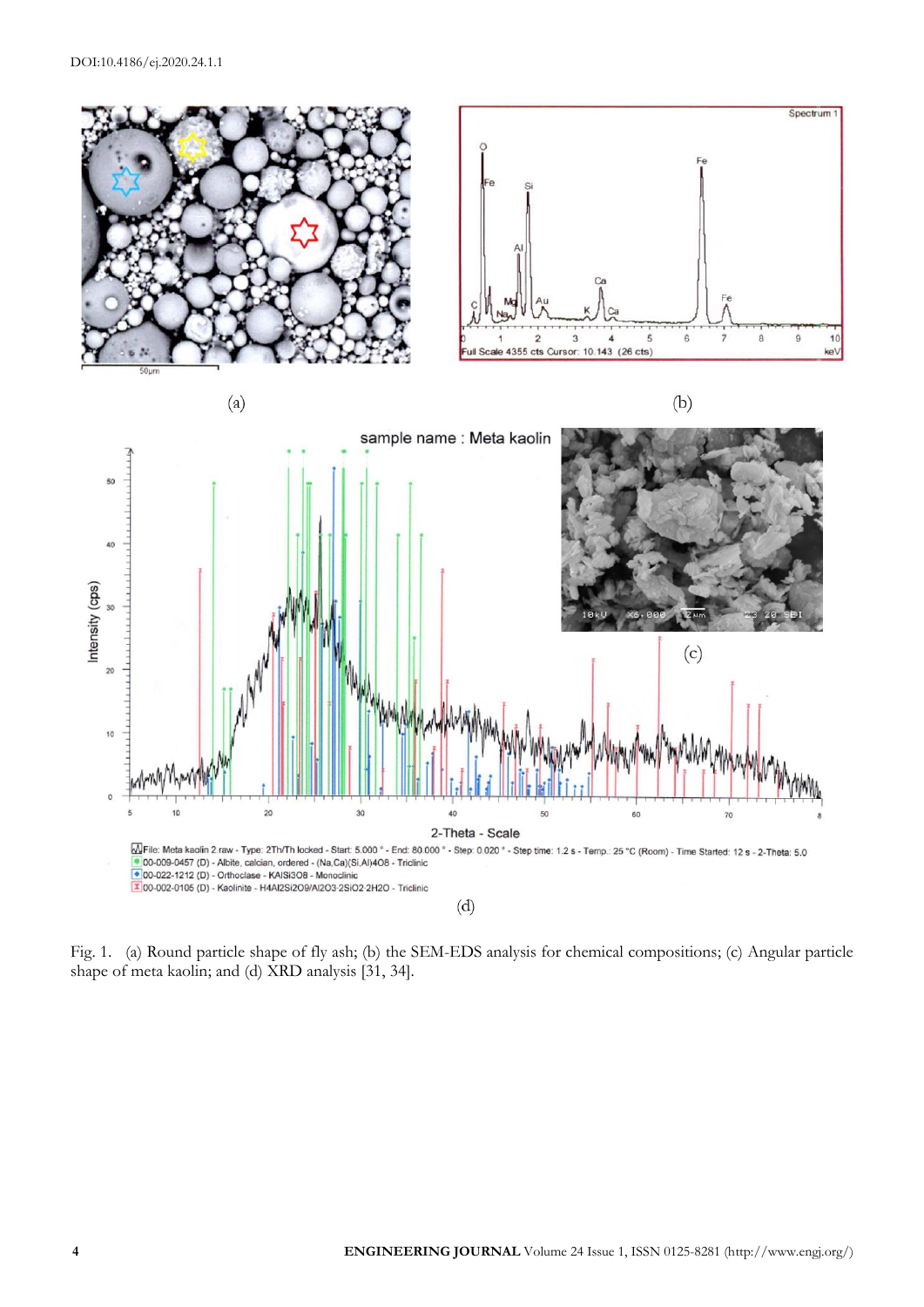#### **4.1. Aggregates Investigation**





#### **4.2. Accelerated Mortar Bar Test (AMBT)**

The average expansion of the control and the binary mixtures are shown in Table 2 and Fig. 3. At 14 days after acceleration, the expansion of control specimens (M) was 0.176%. This indicated the aggregates' reactivity. The measurement were made up to 30 day to observe the overall trend [30]. The expansion at 28 days was at 0.298% and continued to increase albeit at slower rate. The guideline suggests that expansion at 14 days of 0.20% or greater normally are indicative of potentially ASR deleterious expansion, and requires further study if it falls in the range of 0.1% - 0.2% [30]. Several papers reported rhyolite as the fast reactive volcanic aggregates, but this local rhyolites appeared to be milder in reactive, most likely due to nature variation due to difference in aggregates sources [1, 12]. The effect of low percentage of  $Na<sub>2</sub>O<sub>equivv</sub>$  in cement on expansion is not be clear in the high alkali environment of the accelerating test.

Although the 14 days expansion was not high, the continued expansion to almost 0.30% at 28 days, accompanied with the petrographic study, the aggregates in this study as ASR reactive. Expansion results of all binary mixes in Fig. 3 showed both MK and FA were effective. None of them produced the 14 days expansion larger than that of the 0.10% threshold. The 14 daysexpansion of 20% fly ash mixtures reduced to the innocuous level of 0.073%. Although the 28 daysexpansion was high, no clear suggested value is available for consideration. The clear and significant reduction in

expansion was observed when higher amounts was used, particular at 35% and 50% of cement replacement. The resulting expansion was (much less than 0.1% to almost zero or even slight contraction) for both at 14 and 28 days. The reduced expansion suggested that the combination of cement and FA, and aggregates were likely to produce acceptable expansion in concrete in long term [36]. These results agreed well with the others' work for class C high calcium content fly ash [37, 38]. This may suggest the benefit of high amount of moderate calcium oxide fly ash in the high volume fly ash concrete (HVFA) when the aggregate was potentially reactive. It is of interest to observe that high alkali content of FA did not increase expansion with time on all FA mixture specimens. This could be due to the decreased alkali from SCM mixtures; the alkali binding effects of CSH, CAH and the dense microstructure improvement [25, 39, 40].

Compared to fly ash, metakaolin which has much lower alkali content was more reactive for ASR mitigation. With the small amount of 10% cement replacement the 14 days-expansion was reduced to innocuous level. Continued accelerated expansion slightly increased the 28 days-expansion to 0.063%. This was the same order of magnitude achieved by using 35% FA, a much higher percentage. The increased replacement by MK to 15% and 20% yielded the lowest values to almost no expansion at all. Slight shrinkage were also observed. These were probably caused by the increased finer pores of the specimens and the reduced expansion accompanying with the loss of surface-moisture from humidity/temperature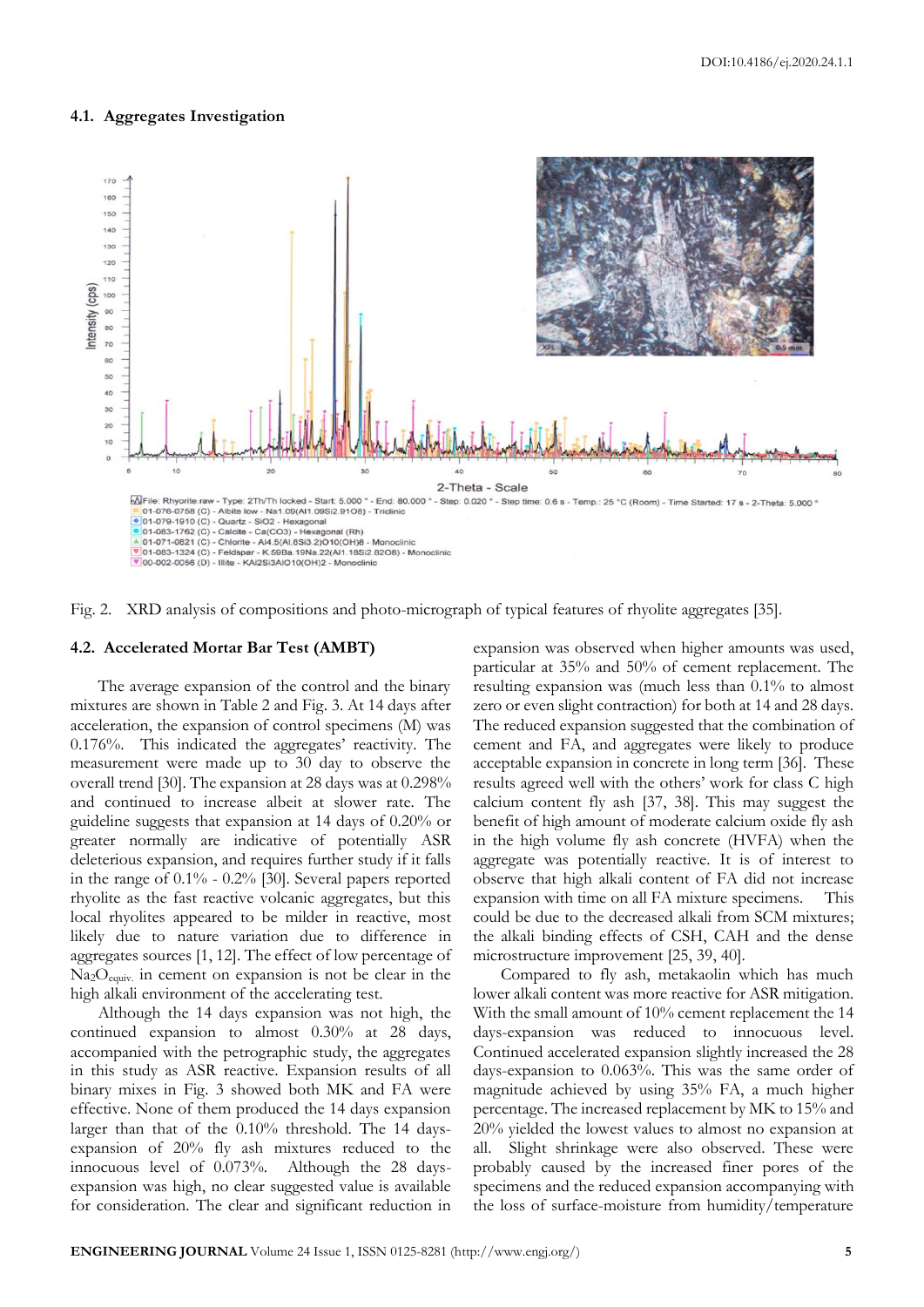#### DOI:10.4186/ej.2020.24.1.1

changes during the measurement process. Similar to FA, the reduction of expansion was probably due to the lower alkali and dense microstructure, the larger alkali binding effect due to the higher reactivity as well as the effect form additional, alumina on the reduce dissolution rate of reactive phases in aggregates [41].

# **4.3. Some Chemical Compounds' Ratios and their Effects on the Expansion of Mortar Bars**

The effects of available forms and amount of alumina, silica and calcium in the SCMs on the expansion of ASR samples have been of interests for several years. The additional CaO from different SCMs that was introduced into the system affected the expansion differently [38]. Of the same percentage of SCMs replacement, the samples with the low lime content yielded the lower expansion. This observation agreed well with Latifee's report on the correlation between lime content and the expansion of the samples with single SCM, fly ash from many different sources [38]. The higher lime content which reflected the lower content of other beneficial compounds, the higher expansion. However, other factors should be carefully considered such as the available active compounds like alumina and silica and its reactive form as well as the amount of replacement.

The plots of  $CaO/SiO<sub>2</sub>$ ,  $CaO/Al<sub>2</sub>O<sub>3</sub>$  ratio and Al2O3/SiO2, against expansion at different ages are shown in Fig. 4 and Fig. 5. Figure 4 shows the correlations between expansion at 14 and 28 days and both ratios of  $CaO$  to  $SiO<sub>2</sub>$  and to  $Al<sub>2</sub>O<sub>3</sub>$ . This agreed with earlier reports [20, 41]. The expansions of most specimens at longer time (28 days) show the higher correlation for both ratios. The higher correlation of alumina and silica on expansion was observed in Fig. 5. The lower slope of the inverse ratio of Al2O<sup>3</sup> indicated the higher effectiveness of this oxide on suppressing expansion. The higher the ratio, the less the expansion. This could arise from the suppression of alumina on the dissolution of silica into the system.



Fig. 3. Expansion with time of binary and the control samples.

Table 2. Some chemical compound ratios of the system and the corresponding expansion at different age of different SCMs samples (fly ash, FA; metakaolin, MK) and Control samples.

|      |                       | CaO/SiO <sub>2</sub> |                                    | $Al_2O_3/SiO_2$ | <b>Expansions</b> |          |  |
|------|-----------------------|----------------------|------------------------------------|-----------------|-------------------|----------|--|
| Item | <b>Mix Proportion</b> |                      | CaO/Al <sub>2</sub> O <sub>3</sub> |                 | 14-days           | 28-days  |  |
|      | М                     | 3.485                | 12.510                             | 0.279           | 0.176             | 0.298    |  |
| 2    | M/FA20                | 2.509                | 6.856                              | 0.366           | 0.073             | 0.190    |  |
|      | M/FA35                | 1.959                | 4.716                              | 0.415           | 0.025             | 0.075    |  |
| 4    | M/FA50                | 1.514                | 3.326                              | 0.455           | $-0.036$          | $-0.037$ |  |
|      | M/MK10                | 2.670                | 6.339                              | 0.421           | $-0.001$          | 0.063    |  |
| 6    | M/MK15                | 2.347                | 4.913                              | 0.478           | $-0.013$          | $-0.008$ |  |
|      | M/MK20                | 2.066                | 3.921                              | 0.527           | $-0.007$          | 0.001    |  |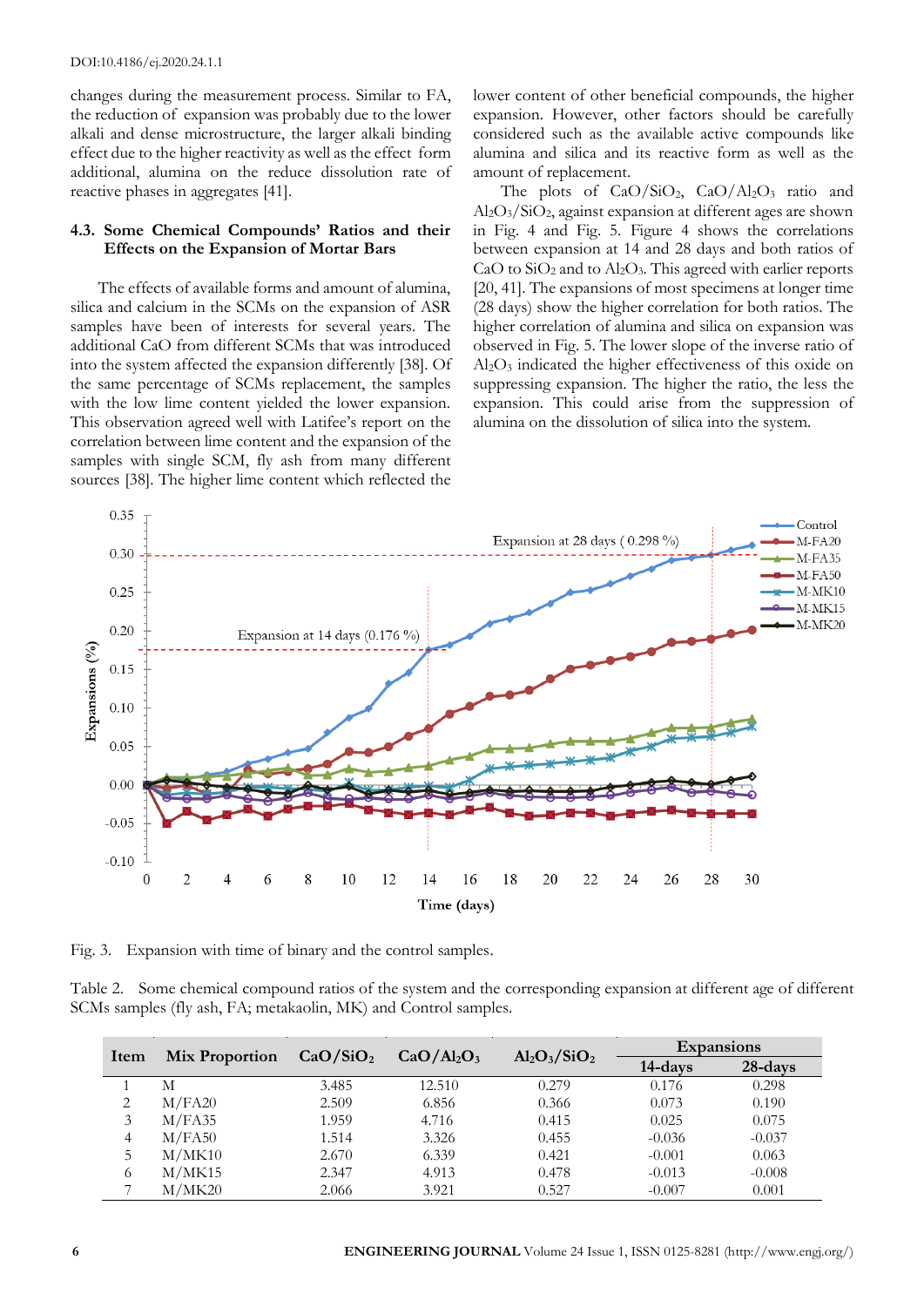

Fig. 4. Relationship of the CaO to  $SiO<sub>2</sub>$  and to  $Al<sub>2</sub>O<sub>3</sub>$  molar ratio to expansion at different ages.



Fig. 5. Relationship of the  $\text{Al}_2\text{O}_3/\text{SiO}_2$  molar ratio and expansion at different ages.

## **4.4. Petrographic Examination**

The details of polished thin section specimens from different mixtures- are shown in Fig. 6. The observed ASR reactive rim in the transition zone (ITZ) around the aggregates were clear features in the control specimens in A and B, as indicated by red marks. Some cracks connected to other aggregates and a few crack filled with gel were observed in the paste as shown by arrows in A and B. In the sample with the small amount of SCMs, 20% fly ash, the evidence of ASR in the ITZ was scarce, but a few cracks filled with gel were observed in paste, as shown in the red circle and arrows, in C.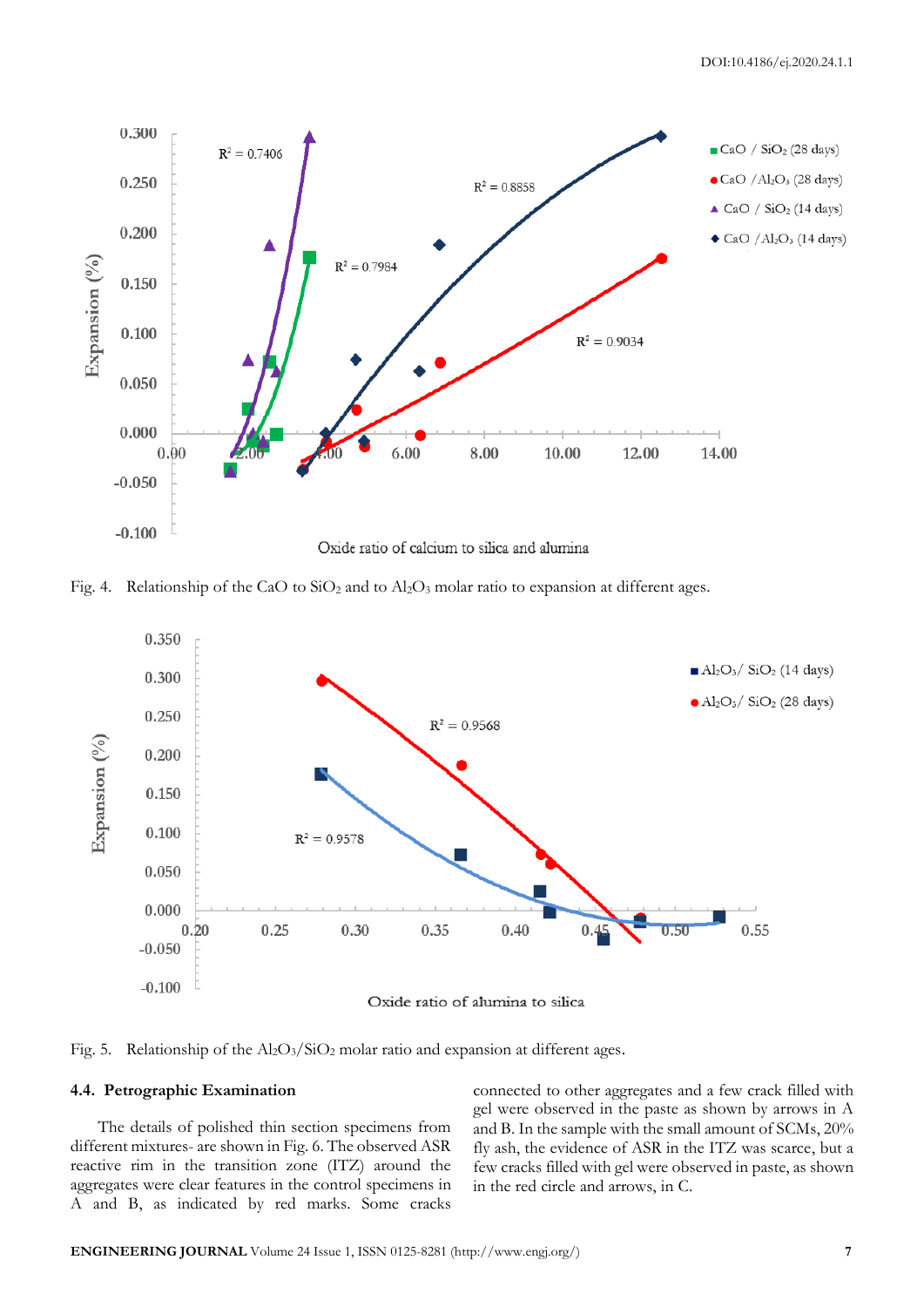

Fig. 6. Petrographic of polished Specimens and SCM specimens' sections under 10x stereomicroscope. ASR gel cracks are observed on specimens' sections in A&B. Internal cracks are scarcely observed in FA20, FA35, MK10 and MK15 (in C-F, respectively).

However as the percentage of fly ash increased to 35% in D, or higher, cracks and ASR gel could not be visually observed. This was also similar to all MK sample (Figs. 6E-6F). From these finding, among two different SCMs, the rich alumina MK appeared to be more effective in ASR mitigation in term of reactivity and the smaller amount of use. Alumina compound in SCMs showed strong effect in expansion suppression.

# **5. Conclusions**

In this study, it was found that type and compositions of SCMs clearly affected ASR expansion and the following conclusions were drawn:

- (1) The local rhyolite was mildly reactive aggregate, having the accelerated expansion at 14 days of 0.176%. The continued expansion to 0.298%.at 28 days suggested the possibly innocuous in the acceleration test but may perform deleteriously in the field.
- (2) Moderate calcium oxide lignite fly ash significantly reduced ASR expansion, especially when the cement replacement was 35% or higher, in both short and long term acceleration.
- (3) Considering type and compositions of SCM, rich alumina and silica calcined clay was highly reactive and effectively reduced expansion in to innocuous level, even when small amount was used.
- (4) Chemical composition analysis revealed that the reduction of  $CaO/SiO<sub>2</sub>$  and  $CaO/Al<sub>2</sub>O<sub>3</sub>$  ratios of

cementitious systems significantly decreased expansion. But alumina showed more dominant effect than  $SiO<sub>2</sub>$  on ASR suppression.

- (5) The evidences from petrographic analysis clearly confirmed different effects of SCM materials.
- (6) In this study ASR gel could not be visually observed in specimens with high fraction of FA and in all mixes with MK.
- (7) In case when used of mildly reactive aggregates is unavoidable, used of the two SCMs can effectively reduce ASR expansion. The suggested percentage replacement for fly ash with less than 20% calcium oxide is of 35. However, the effects on other required properties of concrete need to be considered. The low percentage replacement of rich alumino silicate MK; 10-15 is recommended for concrete mixture.
- (8) Overall, FA and MK, used in suitable amount, were considered good candidates for prevention of ASR in new concrete structures in particular when being used in suitable amount.

## **Acknowledgements**

This funding for this study was supported by the Kasetsart University Research and Development Institute. The supported materials, some information as well as some conducted test from Siam Research and Innovation Co., LTD. and CPAC Inc.Ltd, as well as a partial equipment support from Rajamangala University of Technology Phra Nakhon are greatly appreciated.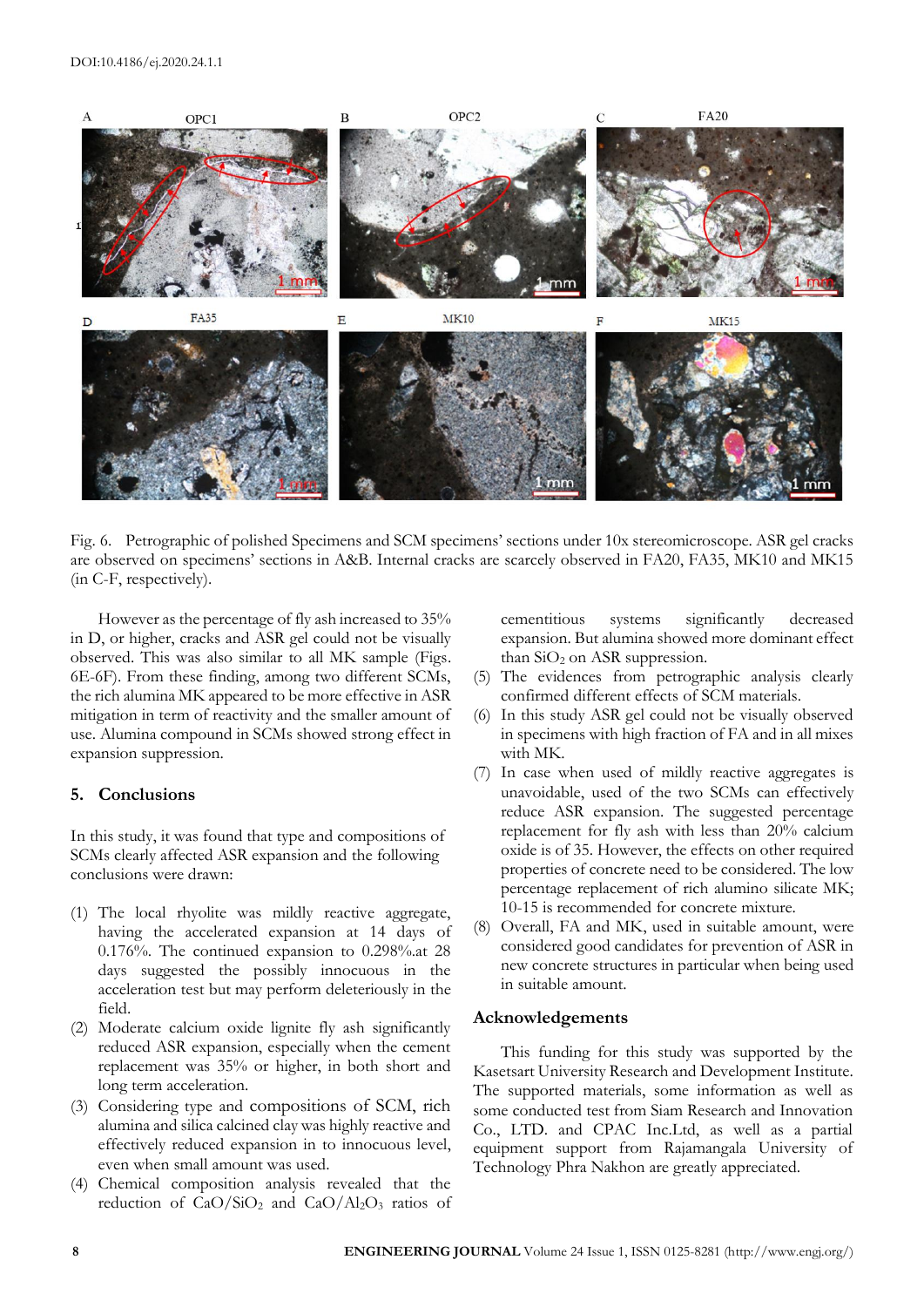# **References**

- [1] I. Sims and A. B. Poole, Eds., *Alkali-Aggregate Reaction in Concrete: A World Review*. CRC Press, 2017.
- [2] D. S. Lane, *Alkali-Silica Reactivity in Virginia*. Virginia Transportation Research Council, 1994.
- [3] D. S. Lane and C. Ozyildirim, "Preventive measures for alkali-silica reactions (binary and ternary systems)," *Cement and Concrete Research,* vol. 29, pp. 1281-1288, 1999.
- [4] D. Bulteel, E. Garcia-Diaz, C. Vernet, and H. Zanni," Alkali–silica reaction: A method to quantify the reaction degree," *Cement and Concrete Research*, vol. 32, no. 8, pp. 1199-1206, 2002.
- [5] T. E. Stanton, *Expansion of Concrete Through Reaction Between Cement and Aggregate*. New York: American Society of Civil Engineers, 1940.
- [6] S. Diamond, "Effects of two danish fly ashes on alkali contents of pore solutions of cement fly ash pastes," *Cement and Concrete Resarch,* vol. 11, no 3, pp. 383-394, 1981.
- [7] A. Carles-Gibergues, M. Cyr, M. Moisson, and E. Ringot, "A simple way to mitigate alkali-silica reaction," *Materials and Structures,* vol. 41, no. 1, pp. 73-83, 2008.
- [8] J. Zapała-Sławeta, "Alkali silica reaction in the presence of metakaolin—The significant role of calcium hydroxide," *IOP Conference Series: Materials Science and Engineering*, vol. 245, no. 2, p. 022020, Oct. 2017.
- [9] K. E. Hanna, G. Morcous, and M. K. Tadros, "Effectiveness of class C fly ash on mitigating alkali-silica reaction in concrete pavement," *International Journal of Construction Education and Research,* vol. 5, no. 3, pp.167- 181, 2009.
- [10] F. Bektasa, L. Turanli, T. Topal, and M. C. Goncuoglu, "Alkali reactivity of mortars containing chert and incorporating moderate-calcium fly ash," *Cement and Concrete Research*, vol. 3, no.4, pp. 2209- 2214, 2004.
- [11] S. Sujjavanich, P. Suwanvitaya, and D. Rothstein, "Investigation of ASR in mass concrete structues— A case study," in *ISEC-6*, Zürich, 2011.
- [12] S. Sujjavanich, K. Won-In, T. Meesak, W. Wongkamjan, and V. Jensen, "Investigation of potential alkali-silica reactivity of aggregate sources in Thailand," *International Journal of Geomate*, vol. 13, no. 35, pp. 108-113, 2017.
- [13] B. R. Hart, M. A. Powell, W. S. Fyfe, and B. Ratanasthien, "Geochemistry and mineralogy of flyash from the Mae Moh lignite deposit," *Energy Sources*, vol. 17, no. 1, pp. 23-40, 1995.
- [14] P. Chindaprasirt, C. Jaturapitakkul, and T. Sinsiri, "Effect of fly ash fineness on compressive strength and pore size of blended cement paste," *Cement & Concrete Composites,* vol. 27, pp. 425-428, 2005.
- [15] S. Tangtermsirikul, "Development of fly ash usage in Thailand," in *The International Workshop on Project Management*, Kochi, Japan, March 2005, pp. 39-49.
- [16] C. Sangsuwan and S. Sujjavanich, "Effects of moderate calcium oxide fly ash on expansion of mortar bar due to Thai local reactive aggregates," *Engineering Journal*, vol. 16, no. 3, pp. 101-108, 2012.
- [17] S. Sujjavanich, K. Won-in, C. Lerksahakul, T. Thammapanont, S. Suwanpanasil, W. Wongkamchan, and H. Yokota, "Effect of fly ash type on ASR expansion of potential reactive aggregate," in *The Thirteenth East Asia-Pacific Conference on Structural Engineering and Construction,* Sapporo, Japan, September 2013, p. D-6.
- [18] S. M. Shafaatian, A. Akhavan, H. Maraghechi, and F. Rajabipour, "How does fly ash mitigate alkali–silica reaction (ASR) in accelerated mortar bar test (ASTM C1567-04)," *Cement and Concrete Composites*, vol. 37, pp. 143-153, 2013.
- [19] G. V. Walters and T. R. Jones, "Effect of metakaolin on alkali-silica reaction (ASR) in Concrete Manufactured with Reactive Aggregate," in Durability of Concrete, Second International Conference, August 4-9, 1991, Montreal, Canada, vol. II, pp. 941-954,
- [20] B. Lothenbach, K. L. Scrivener, and R. D. Hooton, "Supplementary cementitious materials," *Cement and Concrete Research*, vol. 41, no. 12, pp. 1244-1256, 2011.
- [21] M. H. Shehata, M. D. A. Thomas, and R. F. Bleszynski, "The effect of fly ash composition on the chemistry of pore solution," *Cement and Concrete Reserach*, vol. 29, no. 12, pp. 1915-1920, 1999.
- [22] M. H. Shehata and M. D.A. Thomas, "The effect of fly ash composition on the expansion of concrete due to alkali-silica reaction," *Cement and Concrete Research,* vol. 30, no. 7, pp. 1063-1072, 2000.
- [23] T. Chappex and K. L. Scrivener, "The influence of aluminium on the dissolution of amorphous silica and its relation to alkali silica reaction," *Cement and Concrete Research,* vol. 42, no. 12, pp. 1645-1649, 2012.
- [24] J. Zapała-Sławeta, "Alkali silica reaction in the presence of metakaolin-the significant role of calcium hydroxide." *IOP Conference Series: Materials Science and Engineering*, vol. 245, pp. 1-8, 2017.
- [25] T. Chappex, "The role of aluminium from supplementary cementitious materials in controlling alkali-silica reaction," doctoral thesis, École Polytechnique Fédérale De Lausanne, 2012.
- [26] Z. Shi, C. Shi, J. Zhang, S. Wan, Z. Zhang, and Z. Ou, "Alkali-silica reaction in water glass-activated slag mortars incorporating fly ash and metakaolin, *Cement and Concrete Research,* vol. 108, pp. 10-19, 2018.
- [27] E. Berry and V. M. Malhotra, *Fly Ash in Concrete*. Canada. Dept. of Energy, Mines and Resources, Canada Centre for Mineral and Energy Technology, 1986, p. 178.
- [28] T. Chappex and K. L. Scrivener, "Alkali fixation of C–S–H in blended cement pastes and its relation to alkali silica reaction," *Cement and Concrete Research,* vol. 42, no. 8, pp. 1049-1054, 2012.
- [29] D. S. Lane, "Combinations of pozzolans and ground, granulated, blastfurnace slag for durable hydraulic